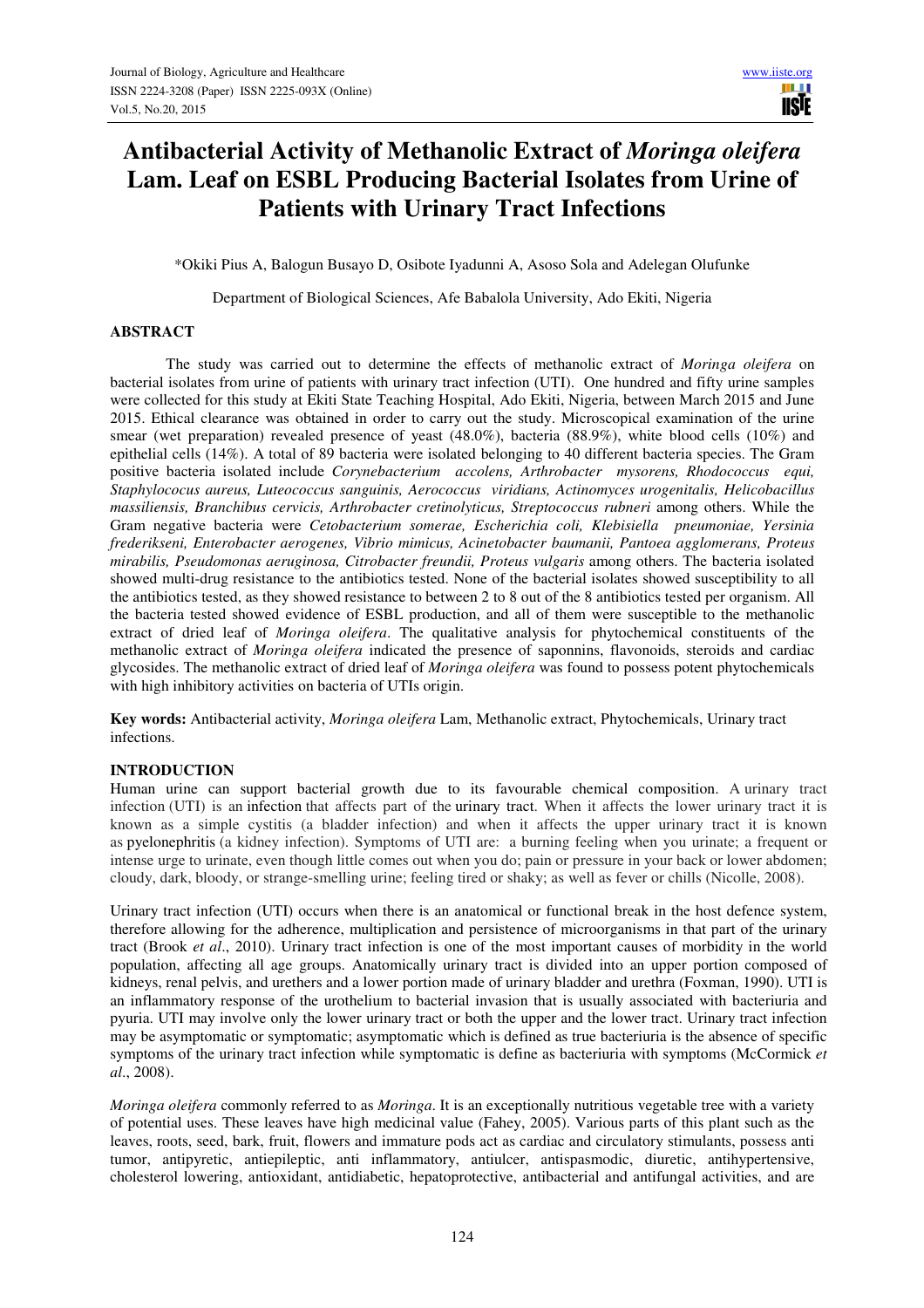being employed for the treatment of different ailments in the traditional system of medicine (Nikkon *et al*., 2003).

The aim of this study is to look into the possibility of the future use of *Moringa oleifera* in treating urinary tract infections. The objectives of the study are to: (a) isolate, characterise and identify bacteria that are associated with the urinary tract infections, (b) investigate the bacterial isolates' susceptibility to antibacterial agents, (c) determine the phytochemical constituents of *Moringa oleifera*, and (d) determine the effect of *Moringa oleifera* extracts on microorganisms that are drug resistant.

## **MATERIALS AND METHODS**

#### **Study area and population**

This study was conducted at the Ekiti State University Teaching Hospital (EKSUTH), Ado-Ekiti Ekiti State, Nigeria over a period of three month (March-June, 2015). One hundred and fifty patients with urinary tract infections during the study period were randomly recruited. Approval was sought and collected from the Research/Ethics Committee of the Ekiti State University Teaching Hospital before the commencement of the research work.

#### **Sampling Techniques**

Sterile universal bottles were used to collect the urine samples from patients in EKSUTH and the samples transported from the hospital to the Microbiology laboratory of Afe Babalola University Ado-Ekiti (ABUAD), using a cold box, for microbiological investigations.

#### **Sample processing**

Using a micropipette, 0.1ml of well-mixed un-centrifuged urine was inoculated on plate count agar and Cysteine lactose electrolyte deficient (CLED) agar using the pour plate method. The plates were incubated aerobically at  $37^{\circ}$  C for 24 hours and counts were expressed in colony forming units per millimetre (CFU/ml).

Ten (10) ml of each urine sample was centrifuged at 1000g for 5 minutes, the supernatant was discarded and a drop of the well mixed sediment was transferred unto a microscope slide and covered with a cover slip. It was examined microscopically at high magnification (x100) for the presence of pus cells, red blood cells, epithelial cells, casts, crystals and yeast cells. Another drop of the urine sample was transferred to a microscopic slide and it was allowed to dry after which it was Gram-stained. It was examine microscopically at high magnification (x100) for the presence of bacteria, polymorphonuclear cells e.t.c.

#### **Inoculation, isolation, characterization and identification of isolates.**

All isolates were characterised using standard microbiological and biochemical tests as described by Barrow and Feltham (1993), and Cheesbrough (2006). Bacterial isolates were identified with the help of online Gideon informatics (1994-2014), with reference to Barrow and Feltham (1993) and Garrity *et al* (2005).

## **Antibiotic susceptibility test**

All the isolated organisms were tested for antibiotic susceptibility using Kirby-Bauer disc diffusion method on Mueller-Hinton agar. This was carried out by making an even spread of the pure isolates on prepared Mueller-Hinton agar using sterile swab sticks and aseptic placement of the antibiotics discs using sterile forceps. The plates were incubated aerobically at 37 ̊ C for 24 hours after which the zones of inhibition were measured and interpreted according to Clinical and Laboratory Standards Institute (CLSI, 2013). Antibiotics used were; Ceftazidime (CAZ) (30µg), Cefuroxime (CXM) (30µg), Ceftriazone (CRO) (30µg), Augmentin (AUG) (30µg), Ofloxacin (OFL) (5µg), Gentamicin (GEN) (10µg), Nalidixic acid (NAL) (30µg), Nitrofurantoin (NIT) (200µg), Amoxycillin (25µg), Tetracycline (25µg) for gram negative isolates and Cefixime (30µg), Cloxacillin (CLO) (5µg), Augmentin, (AUG) (30µg), Cotrimoxazole (COT) (25µg), Erythromycin (ERY) (5µg), Gentamicin (GEN) (10µg), Streptomycin (STR) (10µg), Tetracycline (TET) (10µg) and Chloramphenicol (CHL) (10µg) for gram positive isolates.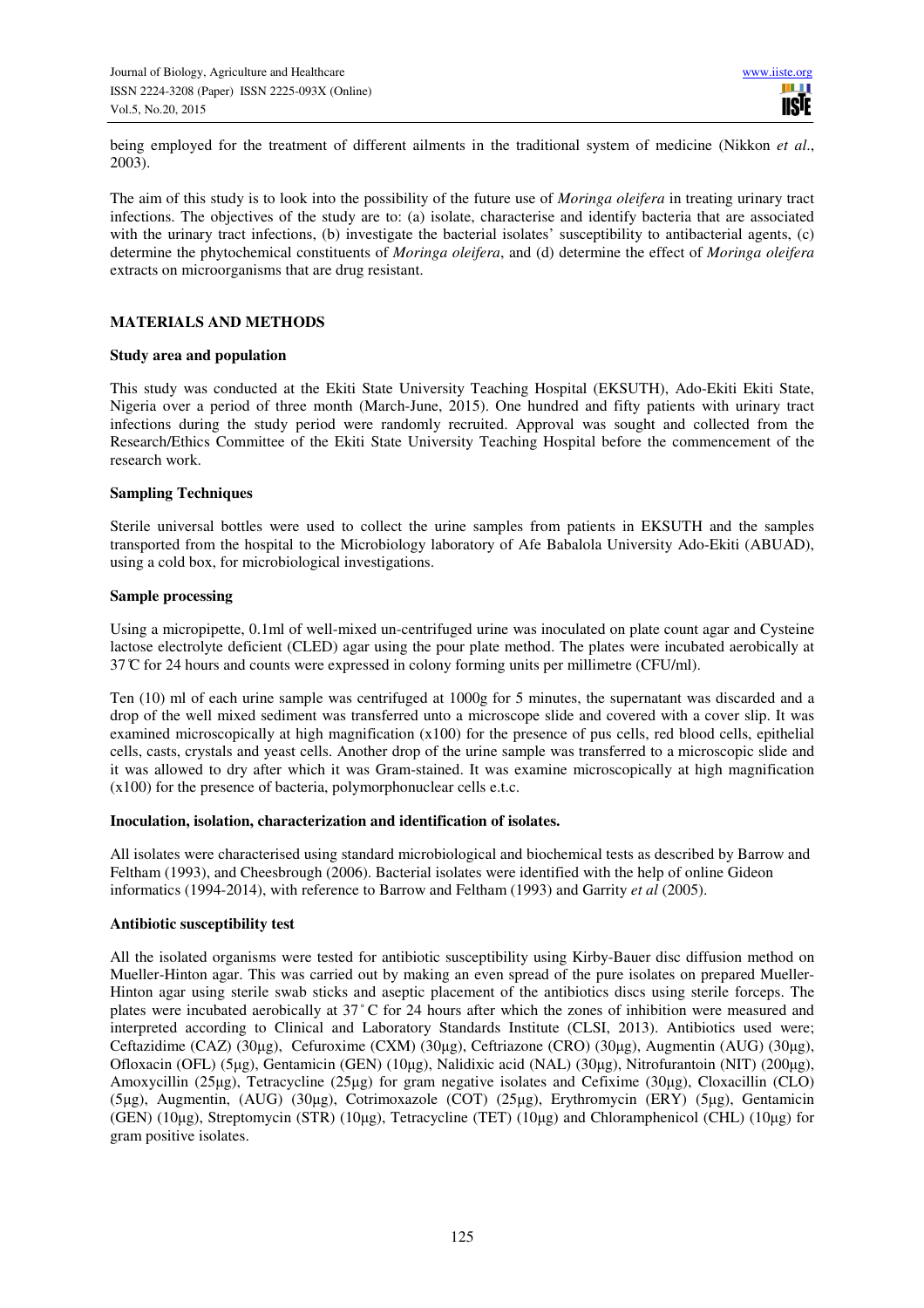# **Assay for ESBL production**

Assay for production of extended spectrum β lactamase production by the bacterial isolates from urine sample was determined phenotypically by the double disc method as described by Clinical and Laboratory Standards Institute [2013]. Antibiotics used are: Ceftazidine (30µg) and Ceftazidine/Clavulanic acid(30/10µg); Cefuroxime (30µg) and Cefurozime/Clavulanic acid(30/10µg); Ceftriazone (30µg) and Cetriaxone/Clavulanic acid (30/10µg). ESBL production by an organism was determined by calculating the difference in the diameter of the zone of inhibition produced when an antimicrobial agent is used singly and when it is combined with clavulanic acid. ESBL production is shown by a difference equal to or greater than 5mm. (eg, ceftazidime zone =16; ceftazidime/clavulanic acid zone=21), Clinical and Laboratory Standards Institute [2013].

# **Plant sample collection**

The Moringa leaves used in this research work were obtained from ABUAD Moringa plantation, in the teaching and research farm of Afe Babalola University Ado-Ekiti (ABUAD), Nigeria.

## **Preparation of Moringa (***Moringa oleifera* **extracts)**

The leaves were gotten fresh and air dried for weeks. After drying, the leaves were grinded to fine powder using the electric blender. The powdered Moringa (100g) was soaked into 500ml of methanol, left for 72 hours at room temperature after which it was filtered using filter paper. The extract was obtained by drying off the methanol with the use of rotary evaporator.

## **Antimicrobial activity of Moringa extracts using Agar-well diffusion method**

Susceptibility of the isolated organisms to moringa extracts was determined by agar well diffusion technique using Mueller-Hinton agar. Seven millimetre (7mm) diameter wells were prepared on agar containing a suspension of each isolated organisms. The methanolic extracts were diluted, using DMSO as diluents and different concentrations (500-100mg/ml) were added to the wells. The plates were left at ambient temperature for 15 minutes and then incubated at 37 ̊ C for 24hours, after which the zones of inhibition were observed and recorded.

## **Phytochemical analysis**

Tests for the presence of the following plant secondary metabolites: alkaloids, saponins, tannins, flavonoids, steroids and cardiac glycosides were carried out on the methanolic extracts of the leaf of *Moringa oleifera* as described by Sofowora (2008).

**Test for alkaloids:** A volume 2ml of the extract was added to 1ml of aqueous hydrochloric acid. A few drops of saturated picric acid solution were added. A cream coloured precipitate obtained indicated the presence of alkaloid.

**Test for tannins:** To 2ml of the plant extract was dissolved in 10ml of distilled water and filtered. 2 ml of the extract was added to 2ml FeCl<sub>3</sub>. If a blue-black precipitate was obtained, this indicated the presence of tannins.

**Test for saponins (Frothing test):** From the extract, 0.5ml was added to 5ml distilled water. Frothing presence indicated presence of, saponnins.

**Test for flavonoids:** About 2ml of plant extract was weighed in a test tube and dissolved diluted NaOH and diluted HCl were added. The presence of yellow solution that colourless indicates the presence of flavonoids (Sofowora, 2008).

**Test for steroids: A volume of** 10ml of plant extract was dissolved in 10ml chloroform and filtered, and 2ml of the filtrate was added to 2ml acetic anhydride and Conc H2SO4. Blue-green ring obtained the presence of terpenoids.

**Test for Cardiac glycosides: A volume of** 2ml of extract was added to 1ml glacial acetic acid, 1ml FeCl<sub>3</sub> and 1ml Concentrated H2SO4. Absence of green-blue colour indicated that cardiac glycosides were absent.

## **RESULTS**

Urine samples were obtained from 150 Urinary tract infection patients attending Ekiti State University Teaching hospital Ado-Ekiti, Ekiti state, aged  $30.83 \pm 13.39$  (16-72) years, and made up of 19 males and 31 females.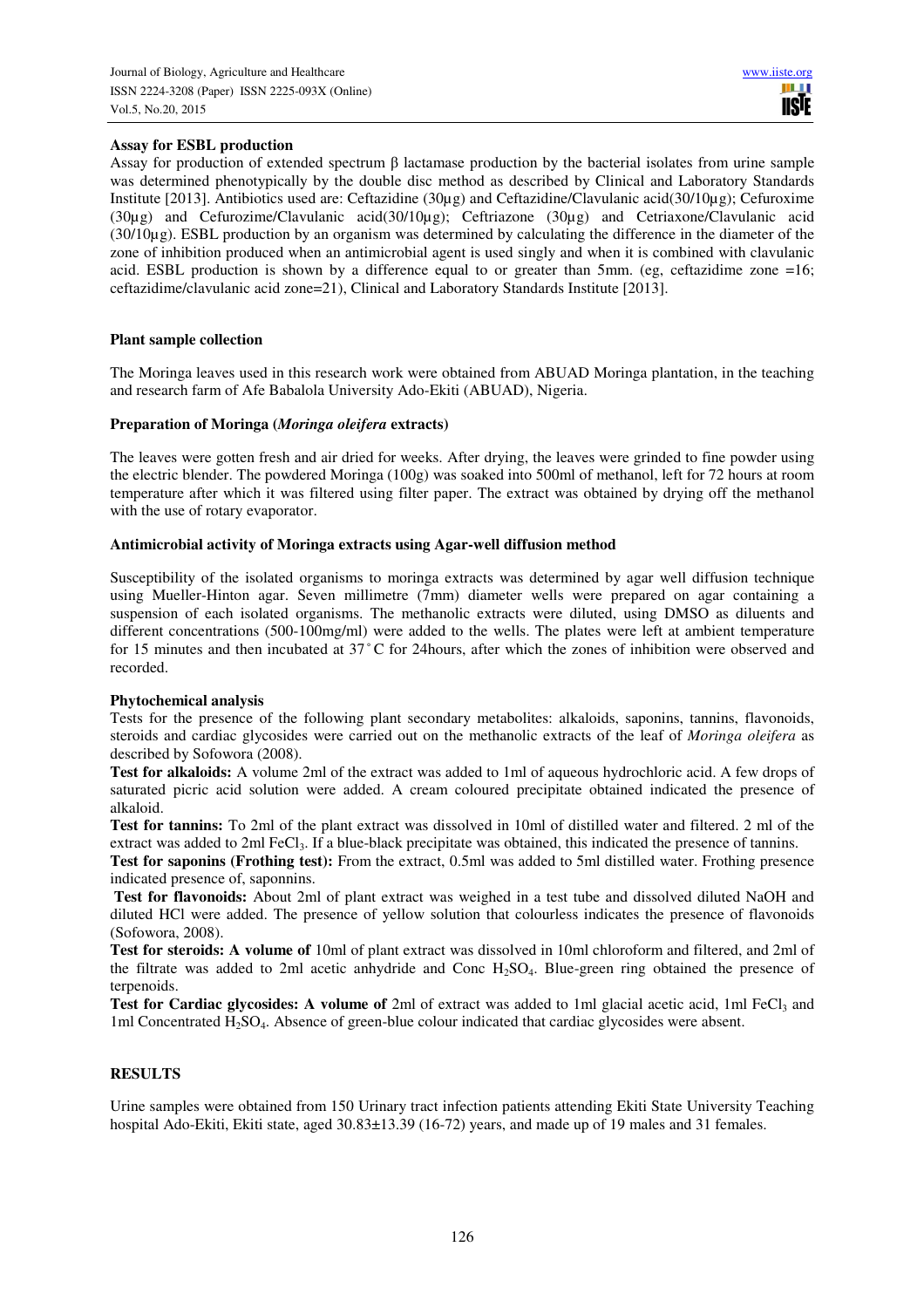Microscopical examination of the urine smear (wet preparation) revealed presence of yeast (48.0%), bacteria (88.9%), White Blood Cells (10%) and epithelial cells (14%). Macroscopical and microscopical appearances of some selected urine samples are presented in Table 1.

A total of 89 bacteria were isolated belong to 40 different bacteria species. The Gram positive bacteria are; *Corynebacterium accolens, Arthrobacter mysorens, Rhodococcus equi, Staphylococus aureus, Luteococcus sanguinis, Actinomyces urogenitalis, Aerococcus viridians, Helicobacillus massiliensis, Branchibus cervicis, Arthrobacter cretinolyticus, Streptococcus rubneri* among others. The Gram negative bacteria are; *Cetobacterium somerae, Escherichia coli, Klebisiella pneumoniae, Yersinia frederikseni, Enterobacter aerogenes, Vibrio mimicus, Acinetobacter baumanii, Pantoea agglomerans Proteus mirabilis, Proteus vulgaris* among others (Figure 1).

The gram positive bacteria isolates were highly susceptible to Ofloxacin (81.81%), but showed varied resistance to other antibiotics tested with cloxacillin giving the least susceptibility of 11.36% (Figure 2). The gram negative bacteria isolates from urine samples showed varied resistance to all the antibiotics tested, with Augmentin (Amoxcillin/clavulate) showing 100% resistance to the isolates (Figure 2). None of the bacterial isolates showed susceptibility to all the antibiotics tested, as they showed resistance to between 2 to 8 out of the 8 antibiotics tested per organism (Figure 3).

All the bacterial isolates tested positive for Extended Spectrum Beta Lactamases (ESBL) production. The same organisms were susceptible to Imipenem and indication of lack of Carbapenenase production (Tables 2 and 3). All the Extended Spectrum Beta Lactamases producing isolates were susceptible to the methanolic extract of *Moringa oleifera* (Tables 4).

The analysis of the phytochemical components of Moringa oleifera indicated the presence of saponnins, flavonoids, steroids and cardiac glycosides, but no alkaloids and tannins.

# **DISCUSSION**

Urinary Tract Infection (UTI) is one of the major infections accounting for about 8.3 million visits to doctors yearly. This study is designed to investigate the in-vitro susceptibility pattern of bacteria associated with UTI to the extract of *Moringa oleifera*. *M. oleifera* has been known for its antibacterial and antifungal activities and possesses a lot of macro and microelements nutrients (USDA, 2003; Katayon *et al*., 2005; Kebreab *et al*., 2005; Farooq *et al*., 2007).

Bacteriological studies were carried out on 150 urine samples and the following bacterial species were isolated namely; *Cetobacterium somrae*, *Escherichia coli, Luteococcus sanguinis, Enterobacter aerogenes, Rhodococcus equi, Corynebactrium accolens, Staphylococcus pettenkoferi, Staphylococcus aureus, Branchibus cervicis, Pantoea agglomerans, Acinetobacter baumanii, proteus spp, Vibrio mimicus, Arthrobacter cretinolyticus, Actinomyces urogenitalis, Klebsiella pneumoniae* among others. *E. coli, Enterobacter aerogenes* and *Cetobacterium somrae* were the most common pathogen isolated in patients with UTI in this study. Earlier study indicated *E. coli* as the most common pathogen associated with UTI (Ebie *et al.*, 2001; Njoku *et al.*, 2001). Onifade *et al.* (2005) and Aiyegoro *et al.* (2007) also reported that *E. coli* was the most commonly isolated pathogen in significant bacteriuria. In a similar study by Nwanze *et al.* (2007) the most common isolates were *Escherichia coli* (51.2%), *S. aureus* (27.3%), and *Klebsiella pneumoniae* (12.8%). This same pattern was also reported by Kolawole *et al.* (2009).

Several studies have demonstrated that the geographical variability of pathogens occurrence in cases of UTIs is limited by the predominance of Gram negative, usually Enterobacteriaceae and particularly *E. coli* and *Enterobacter* spp., in various regions of the world and the resistance patterns of these organisms can vary significantly between hospital, countries and continents (Teppa and Roberts, 2005; Fatima and Ishrat, 2006).

The bacterial isolates show both resistivity and susceptibility to the antibiotics used. The gram negative bacteria were resistant to Augmentin (100%), Cefuroxime (90.91%), Cefixine (59.1%) while they were susceptible to Gentamicin (63.63%), Ofloxacin (65.15%) and Nitrofurantoin (77.27%). All the Gram positive bacteria were resistant to Ceftazidime (81.82%), Cefuroxime (75%), Erythromycin (77.28%) and Cloxacillin (88.64%) while they were susceptible to Ofloxacin (81.81%) and Gentamicin (68.18%).

This study has demonstrated high antimicrobial potency of methanolic extracts of *M. oleifera* against urinary tract isolates. This tends to correspond with the work of Arun and Purnachandra (2011), who in their work on; the phytochemical screening and antibacterial activity of *Moringa oleifera* against *Proteus mirabilis, Pseudomonas aeruginosa, Klebsiella pneumoniae* and *Escherichia coli* from urinary tract infected patients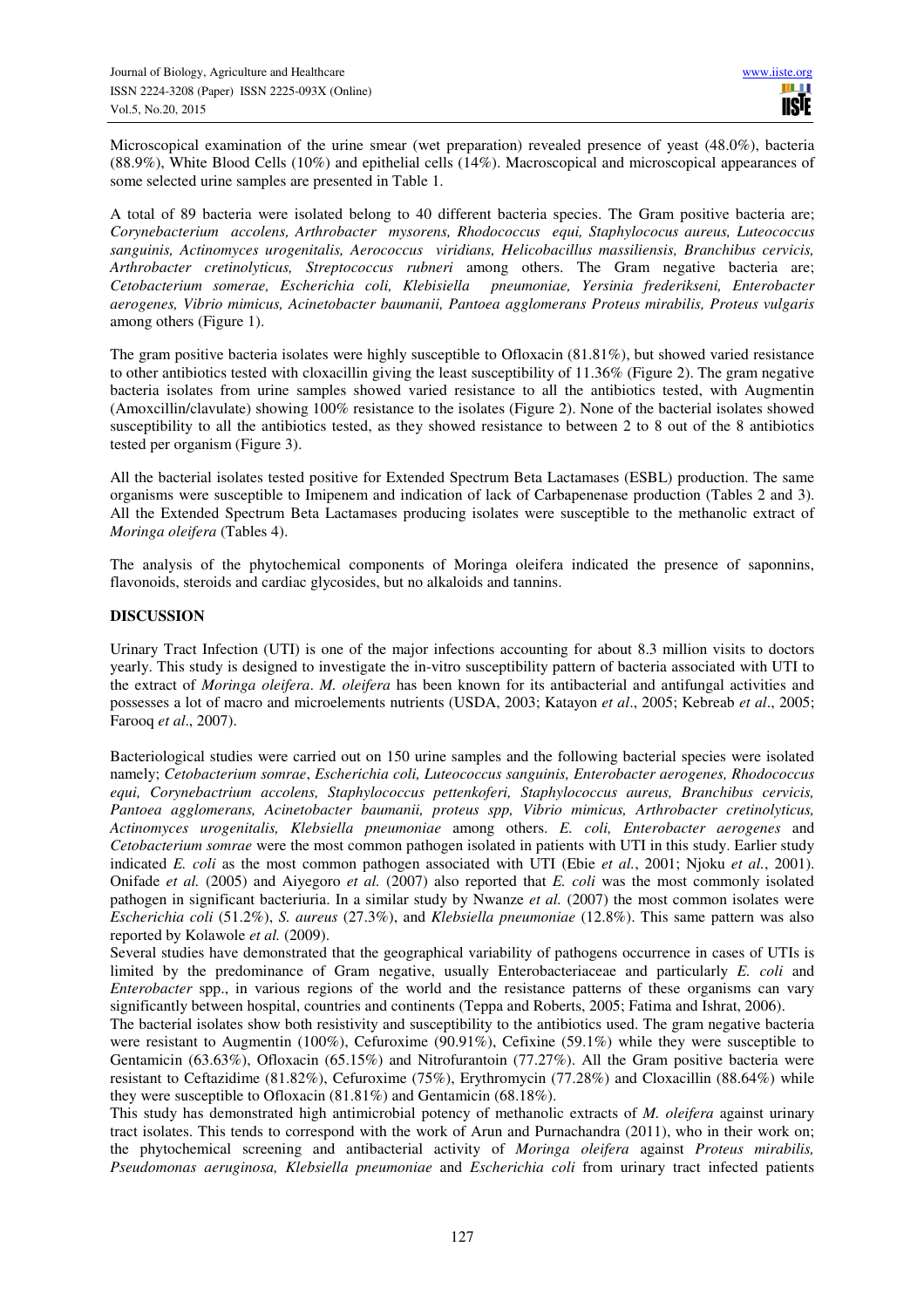showed that the antibacterial activity of the extract on the organisms increased as the concentration of the extract increased.

# **CONCLUSION**

Based on the results obtained from this study, various multidrug resistant bacteria belonging to different genera, could be associated with Urinary tract infections. It was interesting to observe that methanolic extract of *Moringa oleifera* had antibacterial activities on all the multidrug resistant bacteria tested. A hope for solution to the menace in medical treatment caused by multidrug resistant bugs may not be farfetched. Further work should be carried out to isolate, purify and possibly characterize the active constituents responsible for the activity of this plant. As well as elucidating their possible mechanisms of actions. Traditional use of medicinal plants is therefore encouraged.

| S/N          | <b>SAMPLE</b><br><b>CODES</b> | MACROSCOPY            | MICROSCOPY (Wet prep)      | MICROSCOPY (Gram stained)          |
|--------------|-------------------------------|-----------------------|----------------------------|------------------------------------|
| $\mathbf{1}$ | $\tau$                        | Clear, yellow         | Bacteria, yeast cells      | Multiple bacteria                  |
| $\mathbf{2}$ | 8                             | Clear, yellow         | Yeast cells, epithelial    | Epithelial cells, bacteria(4)      |
| 3            | $10\,$                        | Clear, deep amber     | Yeasts, epithelial         | Epithelial cells, bacteria(3)      |
| 4            | 11                            | Clear, deep yellow    | Yeast, WBCs                | Bacteria (6)                       |
| 5            | 12                            | Clear, light yellow   | WBCs, yeast cells          | Multiple bacteria                  |
| 6            | 13                            | Turbid, milky         | Epithelial cells, crystals | Epithelial cells, bacteria (3)     |
| 7            | 14                            | Amber, clear          | Casts, phosphate           | Polymorphonuclear cells            |
| 8            | 19                            | Turbid, yellow        | Casts, yeast cells         | Multiple bacteria                  |
| 9            | 20                            | Milky, turbid         | Epithelial cells, yeast    | Multiple bacteria                  |
| 10           | 21                            | Light yellow, turbid  | Phospahate, casts          | Multiple bacteria                  |
| 11           | 22                            | Golden yellow, turbid | Epithelial cells, yeast    | Bacteria (27)                      |
| 12           | 23                            | Turbid, yellow        | Bacteria                   | Multiple bacteria                  |
| 13           | 24                            | Turbid, yellow        | Yeast cells                | Bacteria (6)                       |
| 14           | 25                            | Turbid, deep amber    | WBCs, phospahate           | Bacteria (3)                       |
| 15           | 26                            | Clear, amber          | Bacteria                   | Multiple bacteria                  |
| 16           | 27                            | Clear, white          | Bacteria                   | Multiple bacteria                  |
| 17           | 28                            | Clear, white          | Yeast cells                | Polymorphonuclear cells            |
| 18           | 29                            | Cloudy, amber         | Epithelial cells, casts    | Multiple bacteria, epithelial cell |
| 19           | 30                            | Clear, deep amber     | Epithelial cells, cast     | Epithelial cells, bacteria (5)     |
| 20           | 32                            | Yellow, clear         | Yeast cells, casts         | Bacteria (13)                      |
| 21           | 35                            | Deep amber, turbid    | WBCs, epithelial           | Bacteria (5)                       |
| 22           | 36                            | Clear, yellow         | Epithelial cells, yeast    | Multiple bacteria                  |
| 23           | 37                            | Amber, turbid         | Casts, yeast cells         | Bacteria (7)                       |
| 24           | 38                            | Deep amber, turbid    | Bacteria, yeast cells      | Bacteria (12)                      |
| 25           | 42                            | Amber, clear          | Yeast cells                | Epithelial cells                   |

#### **Table 1: Macroscopy and microscopy analysis of urine samples**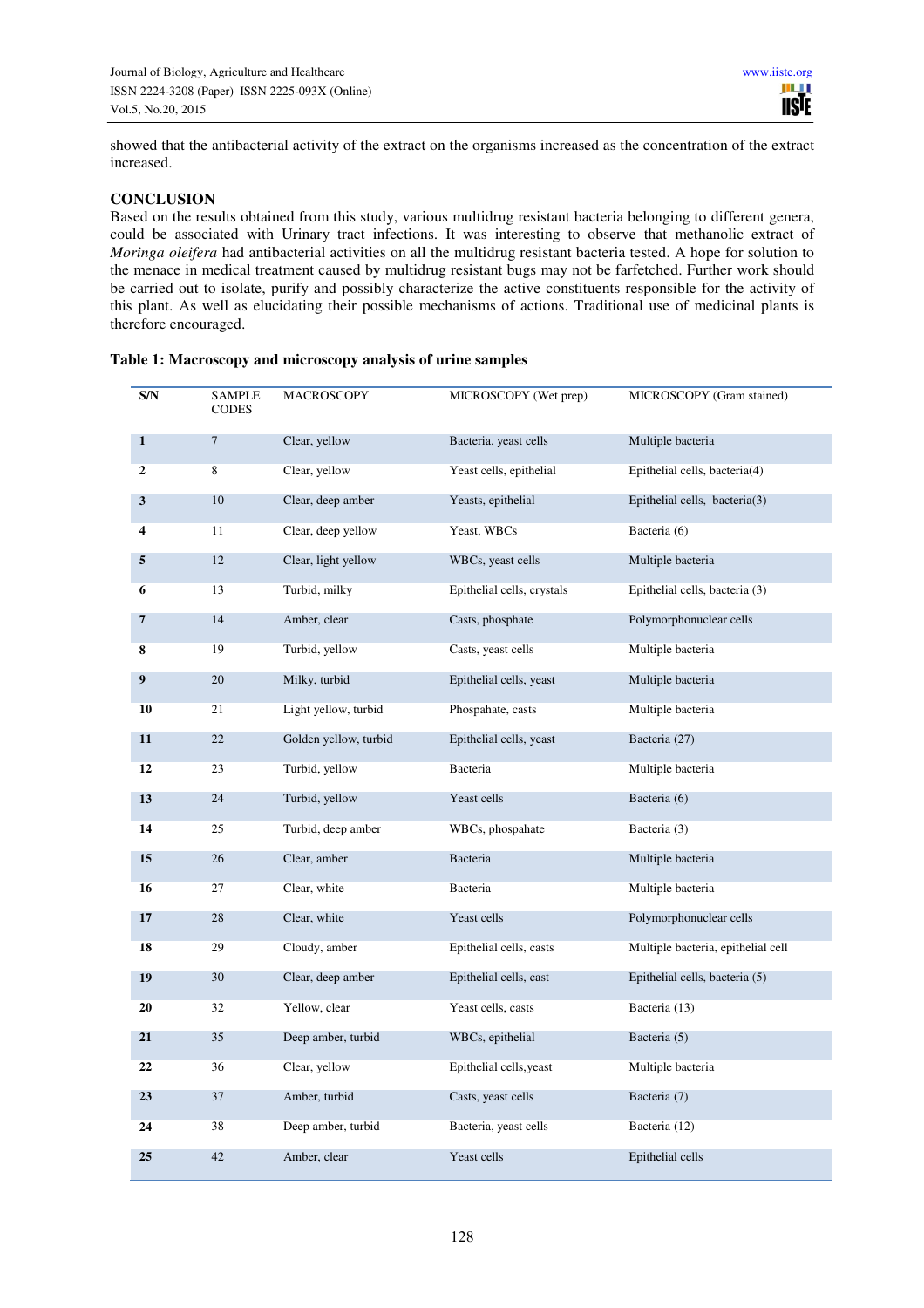

**FIGURE 1: Frequency of occurrence of bacteria isolated from urine of UTI patients** 



**Figure 2: Antibiotic resistance patterns of bacterial isolates from urine of UTI patients** 



**Figure 3: Multiple drug resistant patterns of bacterial isolated form UTIs**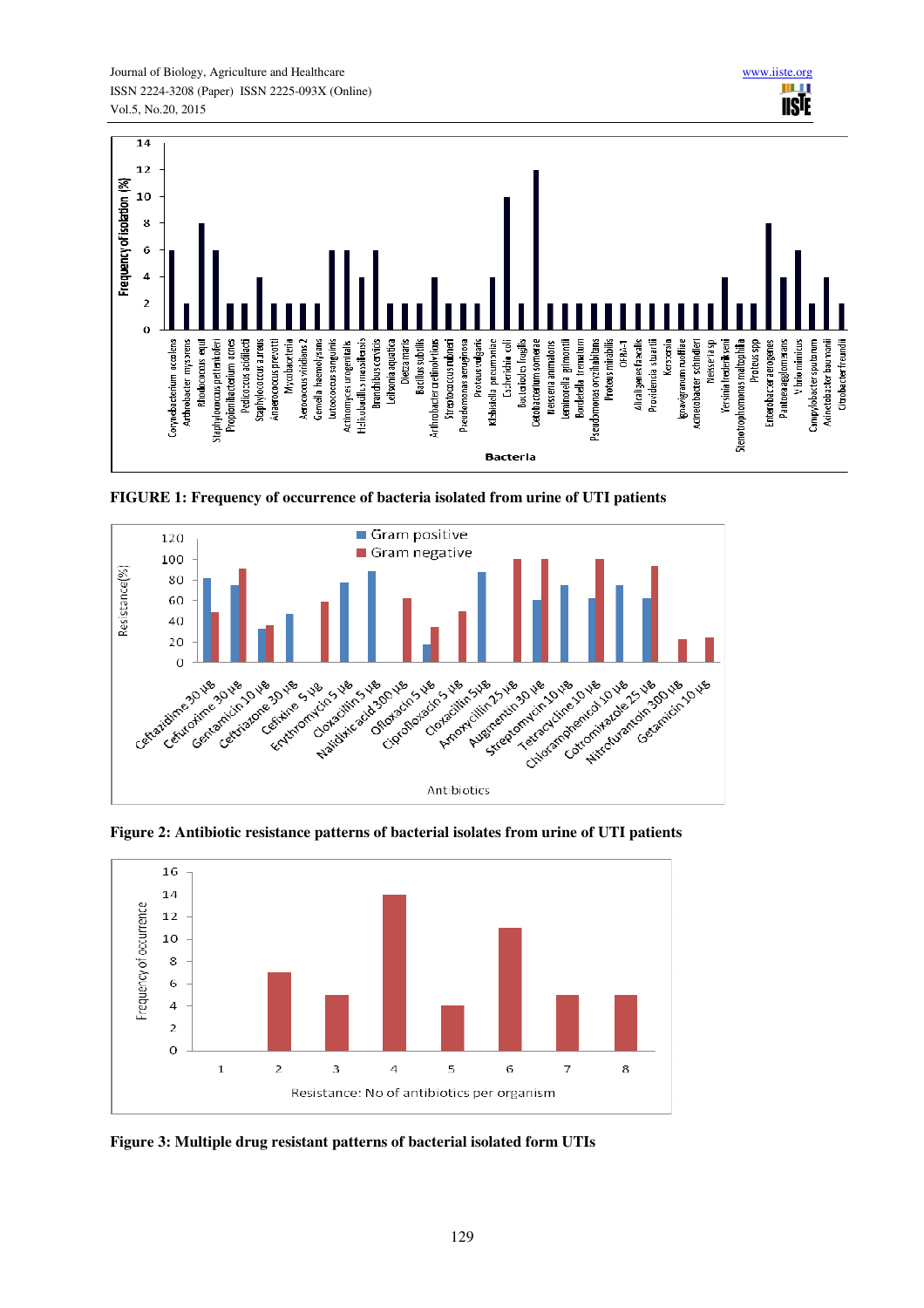| <b>COD</b><br>ES |                                    | <b>CRO</b>       | $CRO+$<br><b>CLAV</b> | <b>CXM</b>      | $CXM +$<br><b>CLAV</b> | CAZ             | $CAZ +$<br><b>CLAV</b> | <b>IPM</b> |
|------------------|------------------------------------|------------------|-----------------------|-----------------|------------------------|-----------------|------------------------|------------|
|                  | $QUANTITY$ (µg)                    | 30               | 30/10                 | 30              | 30/10                  | 30              | 30/10                  | 10         |
| 2d               | Rhodococccus equi                  | $12^a$           | 20 <sup>a</sup>       | 15 <sup>b</sup> | 21 <sup>b</sup>        | 9               | 12                     | 32 S       |
| 15a              | Corynebacterium accolens           | 9 <sup>a</sup>   | 16 <sup>a</sup>       | $13^{\rm b}$    | 18 <sup>b</sup>        | $7^{\circ}$     | $14^{\circ}$           | 27 S       |
| 5c               | Staphylococcus pettenkofin         | $13^a$           | $25^{\mathrm{a}}$     | 11 <sup>b</sup> | 16 <sup>b</sup>        | $5^{\circ}$     | 10 <sup>c</sup>        | 25S        |
| 23a              | Rhodococcus equi                   | 7 <sup>a</sup>   | 13 <sup>a</sup>       | 9 <sup>b</sup>  | 14 <sup>b</sup>        | $12^{\circ}$    | $17^{\circ}$           | 24 S       |
| 4d               | Staphylococcus aureus              | $0^a$            | $12^a$                | 7 <sup>b</sup>  | 14 <sup>b</sup>        | $5^{\circ}$     | $13^{\circ}$           | 30S        |
| 2 <sub>b</sub>   | Rhodococccus equi                  | 15 <sup>a</sup>  | 21 <sup>a</sup>       | 10 <sup>b</sup> | $15^{\rm b}$           | $12^{\circ}$    | $23^{\circ}$           | 31 S       |
| 4b               | Rhodococcuss equi                  | $0^a$            | $12^a$                | 10              | 12                     | 17 <sup>c</sup> | $25^{\circ}$           | 36S        |
| 23c              | <b>Branchibus</b> cervicis         | $5^{\mathrm{a}}$ | 11 <sup>a</sup>       | 7 <sup>b</sup>  | $13^{\rm b}$           | $q^c$           | $21^{\circ}$           | 33 S       |
| 32a              | Actinomyces urogenitalis           | 10               | 10                    | 7 <sup>b</sup>  | 13 <sup>b</sup>        | 5               | 7                      | 23 S       |
| 23a              | Rhodococcus equi                   | 12               | 17                    | 15              | 17                     | $13^{\circ}$    | $18^{\circ}$           | 34 S       |
| 5b               | Staphylococcus pettenkoferi        | $9^{\rm a}$      | $15^{\mathrm{a}}$     | 7 <sup>b</sup>  | 14 <sup>b</sup>        | 9               | 10                     | 27 S       |
| 11d              | Corynebacterium accolens           | 8 <sup>a</sup>   | 16 <sup>a</sup>       | 7               | 10                     | 8 <sup>c</sup>  | 16 <sup>c</sup>        | 28 S       |
| 17a              | Corynebacterium accolens           | $10^a$           | $15^{\mathrm{a}}$     | 10              | 10                     | $0^{\circ}$     | $7^{\circ}$            | 23 S       |
| 7c               | Streptococcus rubneri              | $12^a$           | 17 <sup>a</sup>       | 10 <sup>b</sup> | $15^{\rm b}$           | $12^{\circ}$    | $21^{\circ}$           | 30S        |
| 14c              | Aerococcus viridians               | 16 <sup>a</sup>  | 21 <sup>a</sup>       | 5 <sup>b</sup>  | $13^{\rm b}$           | 6               | 8                      | 26 S       |
| 35 <sub>b</sub>  | Dietza maris                       | 10               | 10                    | $12^{\rm b}$    | $21^{\rm b}$           | 10 <sup>c</sup> | $15^{\circ}$           | 34 S       |
|                  | Staphylocccocus aureus<br>ATC25923 | q <sup>a</sup>   | 14 <sup>a</sup>       | 14              | 18                     | $12^{\circ}$    | $17^{\circ}$           | 31 S       |

# **Table 2: Extended Spectrum Beta Lactamases production table for Gram positive bacterial isolates**

abc\*\*\*Zones of inhibition values within rows with the same superscript indicate Extended Spectrum Beta Lactamases production

\*Values are zones of inhibition in millimetres(mm)

CAZ - Ceftazidime, CXM – Cefuroxime , CRO – Ceftriazone, CLAV – Clavulanic acid, IPM - Imipenem

| Table 3: Extended Spectrum Beta Lactamases production table for Gram negative bacterial isolates |                                |                  |                       |                 |                       |                 |                 |            |
|--------------------------------------------------------------------------------------------------|--------------------------------|------------------|-----------------------|-----------------|-----------------------|-----------------|-----------------|------------|
| <b>CODES</b>                                                                                     |                                | <b>CRO</b>       | $CRO+$<br><b>CLAV</b> | <b>CXM</b>      | <b>CXM</b><br>$+CLAV$ | CAZ             | CAZ+CLA<br>V    | <b>IPM</b> |
|                                                                                                  | QUANTITY (µg)                  | 30               | 30/10                 | 30              | 30/10                 | 30              | 30/10           | 10         |
| 8c                                                                                               | Providencia stuartii           | $\mathbf{0}$     | $\overline{0}$        | 10 <sup>b</sup> | 18 <sup>b</sup>       | 17 <sup>c</sup> | 19 <sup>c</sup> | 32 S       |
| 31 <sub>b</sub>                                                                                  | Cetobacterium somrae           | $0^a$            | 21 <sup>a</sup>       | 0 <sup>b</sup>  | $13^{\rm b}$          | 10 <sup>c</sup> | 15 <sup>c</sup> | 30S        |
| 33c                                                                                              | Klebsiella pneumonia           | 17               | 17                    | 10              | 10                    | $0^{\circ}$     | 15 <sup>c</sup> | 30S        |
| 23ci                                                                                             | Neisseria animaloris           | 10               | 12                    | 0 <sup>b</sup>  | 10 <sup>b</sup>       | 10              | 12              | 23 S       |
| 27e                                                                                              | Pantoea agglomerans            | 9 <sup>a</sup>   | 21 <sup>a</sup>       | 0 <sup>b</sup>  | 8 <sup>b</sup>        | $20^{\circ}$    | $25^{\circ}$    | 32 S       |
| 27d                                                                                              | Escherichia coli               | 17 <sup>a</sup>  | 26 <sup>a</sup>       | 10 <sup>b</sup> | 18 <sup>b</sup>       | 6 <sup>c</sup>  | 15 <sup>c</sup> | 32 S       |
| 32c                                                                                              | Yersinia frederikseni          | 15               | 15                    | 0 <sup>b</sup>  | $15^{\rm b}$          | 12              | 13              | 30S        |
| 4ai                                                                                              | Pseudomonas aeruginosa         | 16 <sup>a</sup>  | 26 <sup>a</sup>       | 5 <sup>b</sup>  | $13^b$                | 6               | 10              | 27 S       |
| 11bi                                                                                             | Citrobacter freundii           | $10^a$           | $15^{\rm a}$          | 10              | 10                    | $0^{\circ}$     | $7^{\circ}$     | 32 S       |
| 4di                                                                                              | Klebsiella pneumonia           | $7^{\mathrm{a}}$ | 17 <sup>a</sup>       | 9               | 11                    | $0^{\circ}$     | $12^{\circ}$    | 23 S       |
| 10ai                                                                                             | Escherichia colii              | 16 <sup>a</sup>  | 21 <sup>a</sup>       | $5^{\rm b}$     | 13 <sup>b</sup>       | 6               | 8               | 34 S       |
| 9ai                                                                                              | Proteus vulgaris               | 16 <sup>a</sup>  | 27 <sup>a</sup>       | 8 <sup>b</sup>  | 17 <sup>b</sup>       | 6 <sup>c</sup>  | $12^{\circ}$    | 25 S       |
| 34e                                                                                              | Cetobacterium somrae           | $7^{\mathrm{a}}$ | 17 <sup>a</sup>       | 10              | 12                    | $0^{\circ}$     | 15 <sup>c</sup> | 27 S       |
| 7a                                                                                               | Cetobacterium somrae           | $10^a$           | $15^a$                | 0 <sup>b</sup>  | 10 <sup>b</sup>       | 10              | 12              | 32 S       |
| 4ai                                                                                              | Pseudomonas aeruginosa         | 9                | 10                    | 13 <sup>b</sup> | 18 <sup>b</sup>       | $12^{\circ}$    | $24^{\circ}$    | 30S        |
| 40 <sub>b</sub>                                                                                  | Vibrio mimcus                  | Q <sup>a</sup>   | 16 <sup>a</sup>       | $13^{\rm b}$    | 18 <sup>b</sup>       | $7^{\circ}$     | $14^{\circ}$    | 31 S       |
| 36d                                                                                              | Cetobacterium somerae          | 17 <sup>a</sup>  | 21 <sup>a</sup>       | 9               | 10                    | $0^{\circ}$     | $15^{\circ}$    | 32 S       |
| <b>Type</b>                                                                                      | Proteus mirabilis<br>ATCC12453 | Q <sup>a</sup>   | 19 <sup>a</sup>       | $13^{\rm b}$    | 18 <sup>b</sup>       | $7^{\circ}$     | 14 <sup>c</sup> | 28 S       |

Table 3: Extended Spectrum Beta Lactamases production table for Gram negative bacterial isolates

abc\*\*\*Zones of inhibition values within rows with the same superscript indicate Extended Spectrum Beta Lactamases production

\*Values are zones of inhibition in millimetres (mm)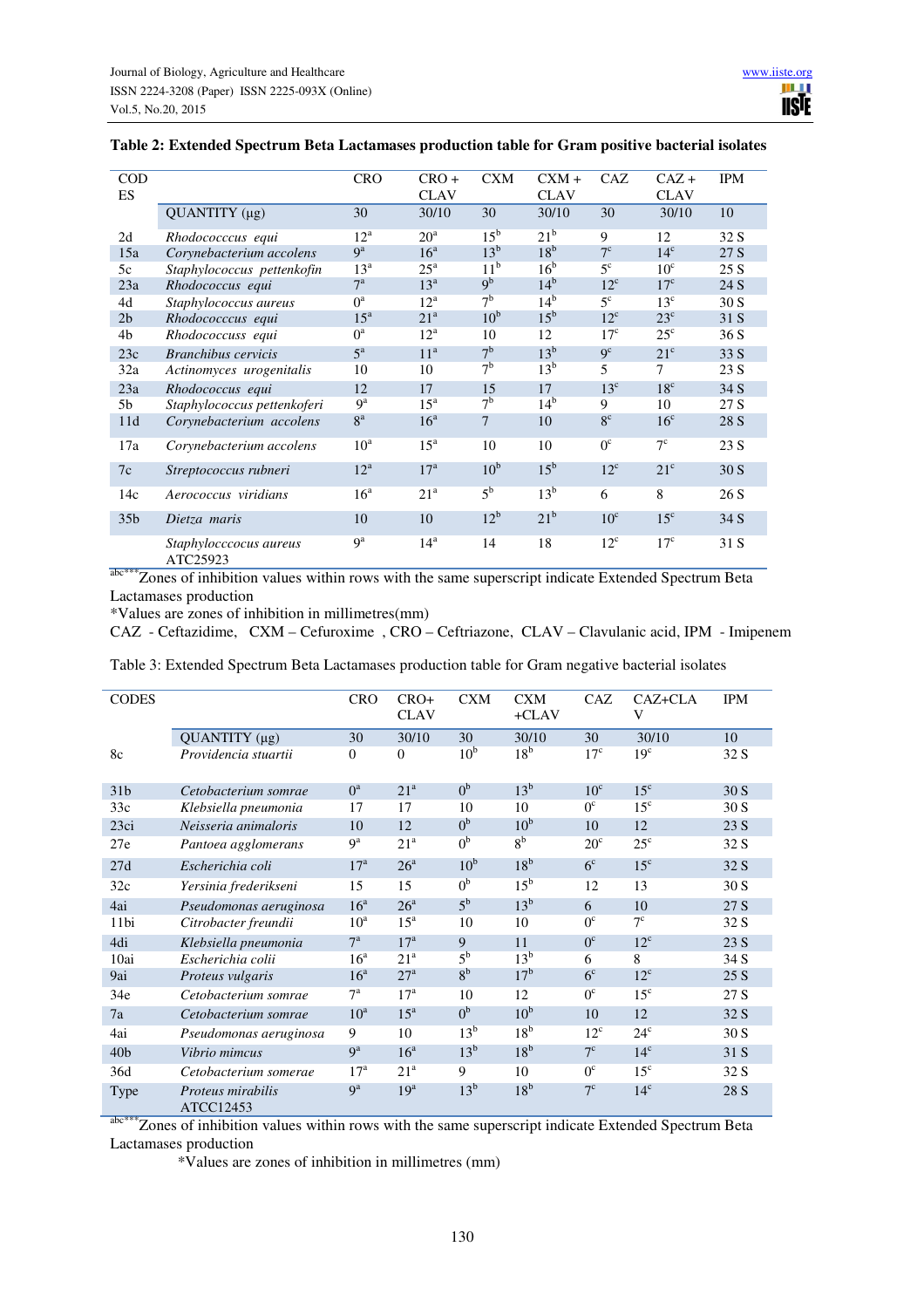CAZ - Ceftazidime, CXM – Cefuroxime , CRO – Ceftriazone, CLAV – Clavulanic

acid IPM - Imipenem

| CODES                                                                                                                                                                                                                                                                                    | ORGANISMS                                    | 500mg/ml | 400mg/ml       | $300$ ng/ml    | $200$ ng/ml           | l 00mg/ml                          | $_{\rm Control}$                 |  |
|------------------------------------------------------------------------------------------------------------------------------------------------------------------------------------------------------------------------------------------------------------------------------------------|----------------------------------------------|----------|----------------|----------------|-----------------------|------------------------------------|----------------------------------|--|
|                                                                                                                                                                                                                                                                                          | <b>Gram-positive</b>                         |          |                |                |                       |                                    |                                  |  |
| 2d                                                                                                                                                                                                                                                                                       | Rhodococccus equi                            | 13       | 13             | 11             | 1                     | 0                                  | 0                                |  |
| 15a                                                                                                                                                                                                                                                                                      | Corynebacterium accolens                     | 16       | 15             | 11             | 3                     | $\overline{0}$                     | $\overline{0}$                   |  |
| 5c                                                                                                                                                                                                                                                                                       | Staphylococcus pettenkofin                   | 15       | 5              | 3              | 3                     | $\boldsymbol{0}$                   | $\theta$                         |  |
| 23a                                                                                                                                                                                                                                                                                      | Rhodococcus equi                             | 12       | $\,8\,$        | $\overline{4}$ | $\overline{0}$        | $\boldsymbol{0}$                   | $\overline{0}$                   |  |
| 4d                                                                                                                                                                                                                                                                                       | Staphylococcus aureus                        | 13       | 12             | 5              | 3                     | $\boldsymbol{0}$                   | 0                                |  |
| 2 <sub>b</sub>                                                                                                                                                                                                                                                                           | Rhodococccus equi                            | 15       | 13             | 12             | 3                     | $\boldsymbol{0}$                   | $\boldsymbol{0}$                 |  |
| 4b                                                                                                                                                                                                                                                                                       | Rhodococcuss equi                            | 10       | 12             | 9              | 3                     | $\boldsymbol{0}$                   | $\overline{0}$                   |  |
| 23c                                                                                                                                                                                                                                                                                      | <b>Branchibus</b> cervicis                   | 10       | 10             | $\overline{7}$ | 5                     | $\boldsymbol{0}$                   | $\boldsymbol{0}$                 |  |
| 32a                                                                                                                                                                                                                                                                                      | Actinomyces urogenitalis                     | 12       | 9              | 7              | 6                     | $\boldsymbol{0}$                   | $\overline{0}$                   |  |
| 23a                                                                                                                                                                                                                                                                                      | Rhodococcus equi                             | 12       | 11             | $\,$ 8 $\,$    | 5                     | $\mathbf{0}$                       | $\boldsymbol{0}$                 |  |
| 5 <sub>b</sub>                                                                                                                                                                                                                                                                           | Staphylococcus pettenkoferi                  | 15       | 11             | 9              | $\overline{4}$        | $\boldsymbol{0}$                   | $\boldsymbol{0}$                 |  |
| 11d                                                                                                                                                                                                                                                                                      | Corynebacterium accolens                     | 16       | 12             | 8              | $\overline{7}$        | $\boldsymbol{0}$                   | $\overline{0}$                   |  |
| 7c                                                                                                                                                                                                                                                                                       | Streptococcus rubneri                        | 17       | 12             | 9              | 8                     | $\overline{0}$                     | $\overline{0}$                   |  |
| 17a                                                                                                                                                                                                                                                                                      | Corynebacterium accolens                     | 15       | $\overline{9}$ | $\overline{7}$ | $\,$ 8 $\,$           | $\boldsymbol{0}$                   | $\boldsymbol{0}$                 |  |
| 14c<br>35 <sub>b</sub>                                                                                                                                                                                                                                                                   | Aerococcus viridians<br>Dietza maris         | 13<br>12 | $\,8\,$<br>10  | 8<br>11        | 7<br>$\boldsymbol{7}$ | $\overline{0}$<br>$\boldsymbol{0}$ | 0<br>$\boldsymbol{0}$            |  |
| ATCC 25923                                                                                                                                                                                                                                                                               | Staphylocccocus aureus                       | 14       | 13             | 8              | 5                     | 0                                  | $\theta$                         |  |
|                                                                                                                                                                                                                                                                                          | <b>Gram-negative</b>                         |          |                |                |                       |                                    |                                  |  |
| 8c                                                                                                                                                                                                                                                                                       | Providencia stuartii                         | 14       | 13             | 11             | 1                     | $\overline{0}$                     | $\theta$                         |  |
| 31 <sub>b</sub>                                                                                                                                                                                                                                                                          | Cetobacterium somrae                         | 13       | 11             | 11             | 5                     | $\boldsymbol{0}$                   | $\overline{0}$                   |  |
|                                                                                                                                                                                                                                                                                          |                                              |          |                |                |                       |                                    |                                  |  |
| 33c<br>23ci                                                                                                                                                                                                                                                                              | Klebsiella pneumonia<br>Neisseria animaloris | 17<br>15 | 16<br>3        | 11<br>3        | 3<br>3                | 0<br>$\boldsymbol{0}$              | $\overline{0}$<br>$\overline{0}$ |  |
| 27e                                                                                                                                                                                                                                                                                      | Pantoea agglomerans                          | 12       | $\,8\,$        | 5              | $\overline{0}$        | $\boldsymbol{0}$                   | $\theta$                         |  |
| 27d                                                                                                                                                                                                                                                                                      | Escherichia coli                             | 15       | 13             | 12             | 8                     | $\boldsymbol{0}$                   | $\overline{0}$                   |  |
| 32c                                                                                                                                                                                                                                                                                      | Yersinia frederikseni                        | 10       | 12             | 9              | 3                     | $\boldsymbol{0}$                   | $\overline{0}$                   |  |
| 4ai                                                                                                                                                                                                                                                                                      | Pseudomonas aeruginosa                       | 13       | 12             | 9              | $\overline{7}$        | $\overline{0}$                     | $\overline{0}$                   |  |
| 11bi                                                                                                                                                                                                                                                                                     | Citrobacter freundii                         | 10       | 10             | 8              | 7                     | $\boldsymbol{0}$                   | $\theta$                         |  |
| 4di                                                                                                                                                                                                                                                                                      | Klebsiella pneumonia                         | 9        | $\tau$         | 6              | 3                     | $\boldsymbol{0}$                   | $\boldsymbol{0}$                 |  |
| 10ai                                                                                                                                                                                                                                                                                     | Escherichia colii                            | 13       | 10             | 7              | 5                     | $\boldsymbol{0}$                   | $\overline{0}$                   |  |
| 9ai                                                                                                                                                                                                                                                                                      | Proteus vulgaris                             | 12       | 11             | 9              | $\overline{7}$        | $\boldsymbol{0}$                   | $\boldsymbol{0}$                 |  |
| 7a                                                                                                                                                                                                                                                                                       | Cetobacterium somrae                         | 15       | 11             | 10             | 9                     | $\boldsymbol{0}$                   | $\overline{0}$                   |  |
| 40 <sub>b</sub>                                                                                                                                                                                                                                                                          | Vibrio mimcus                                | 15       | 13             | 10             | 10                    | $\mathbf{0}$                       | $\boldsymbol{0}$                 |  |
| 34e                                                                                                                                                                                                                                                                                      | Cetobacterium somrae                         | 16       | 13             | 11             | 9                     | $\overline{0}$                     | $\overline{0}$                   |  |
| 36d                                                                                                                                                                                                                                                                                      | Cetobacterium somerae                        | 16       | 12             | 10             | 8                     | $\boldsymbol{0}$                   | 0                                |  |
| <b>ATCC 12453</b>                                                                                                                                                                                                                                                                        | Proteus mirabilis                            | 15       | 11             | 10             | 1                     | 0                                  | 0                                |  |
| *Values are zones of inhibition in millimetres (mm)<br><b>REFERENCES</b><br>Aiyegoro, O. A., Igbinosa, O. O., Ogunmwonyi, I.N., Odjadjare, E. E., Igbinosa,<br>Incidence of urinary tract infections (UTIs) among children and adolescents in Ile<br>of Microbiology Research, 1: 13-19. |                                              |          |                |                |                       |                                    |                                  |  |

#### **Table 4: Antimicrobial activity of methanolic extract of** *Moringa oleifera* **on bacterial isolates from urine**

## **REFERENCES**

Aiyegoro, O. A., Igbinosa, O. O., Ogunmwonyi, I.N., Odjadjare, E. E., Igbinosa, O. E. and Okoh, A. I. (2007): Incidence of urinary tract infections (UTIs) among children and adolescents in Ile-Ife, Nigeria. *African Journal*